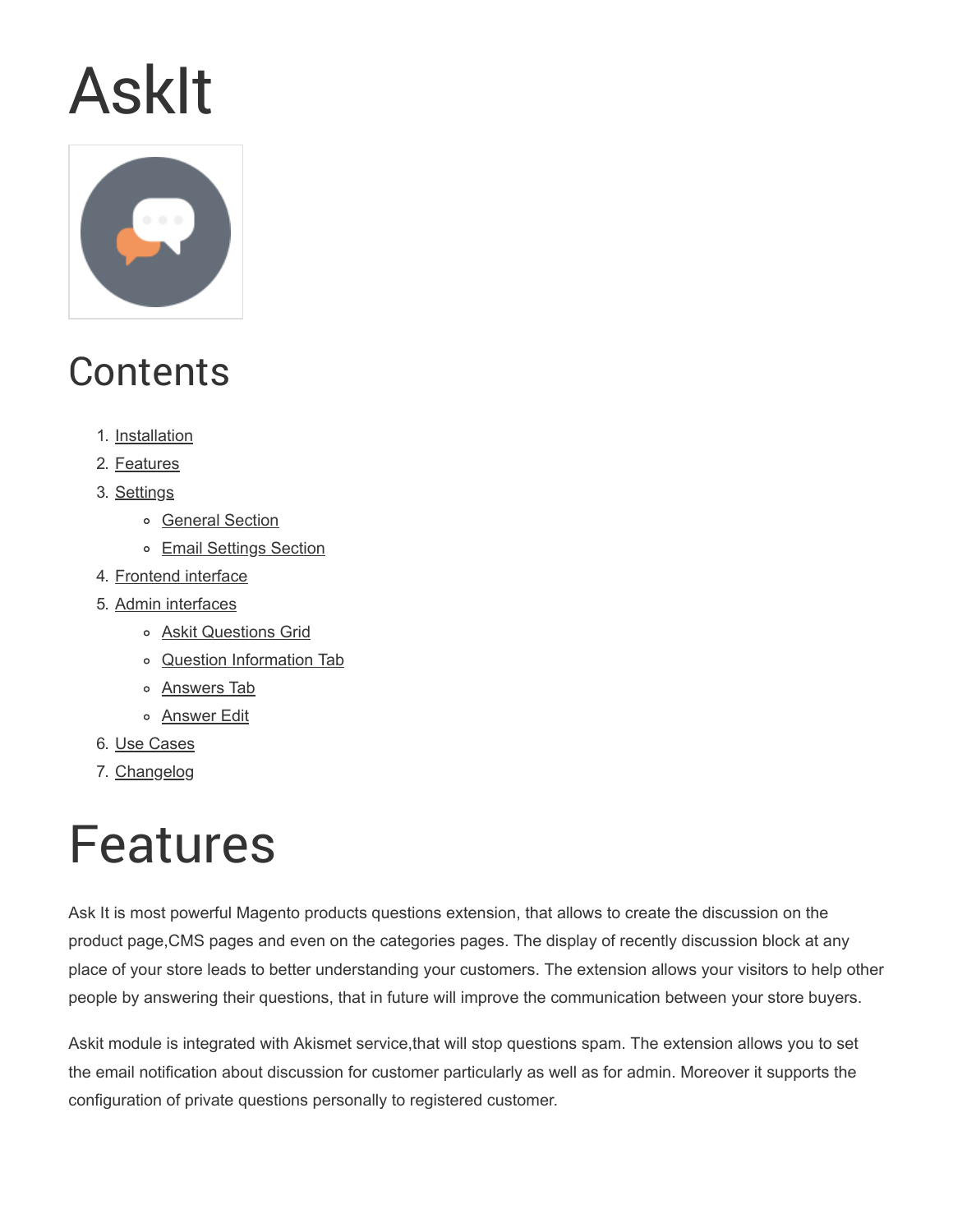# <span id="page-1-0"></span>Settings

## <span id="page-1-1"></span>General section

| General                                        |                          |
|------------------------------------------------|--------------------------|
| <b>Default question status</b>                 | Pending                  |
| [store view]                                   | ▼                        |
| <b>Default answer status</b>                   | Pending                  |
| [store view]                                   | ▼                        |
| Allow guest to ask questions                   | Yes                      |
| [store view]                                   | ▼                        |
| <b>Allow customers comment</b>                 | Yes                      |
| [store view]                                   | ▼                        |
| Allow guest comment<br>÷<br>[store view]       | Yes<br>▼                 |
| <b>Allow customer vote</b><br>[store view]     | Yes                      |
| Show customer name on frontend<br>[store view] | Yes                      |
| Show item on frontend                          | Yes                      |
| [store view]                                   | ▼                        |
| <b>Enable Gravatar integrity</b>               | Yes                      |
| [store view]                                   | $\overline{\phantom{a}}$ |

Default question status - please select default status for question displayed on frontend from drop down list. Possible values are Pending,Approved, Disapproved and Close.

Only Approved questions customers will see on frontend.

- Default answer status please select default status for comment displayed on frontend from drop down list. Possible values are Pending, Approved and Disapproved, Close.
- Default question status and default customer comment status You can select default status for new questions: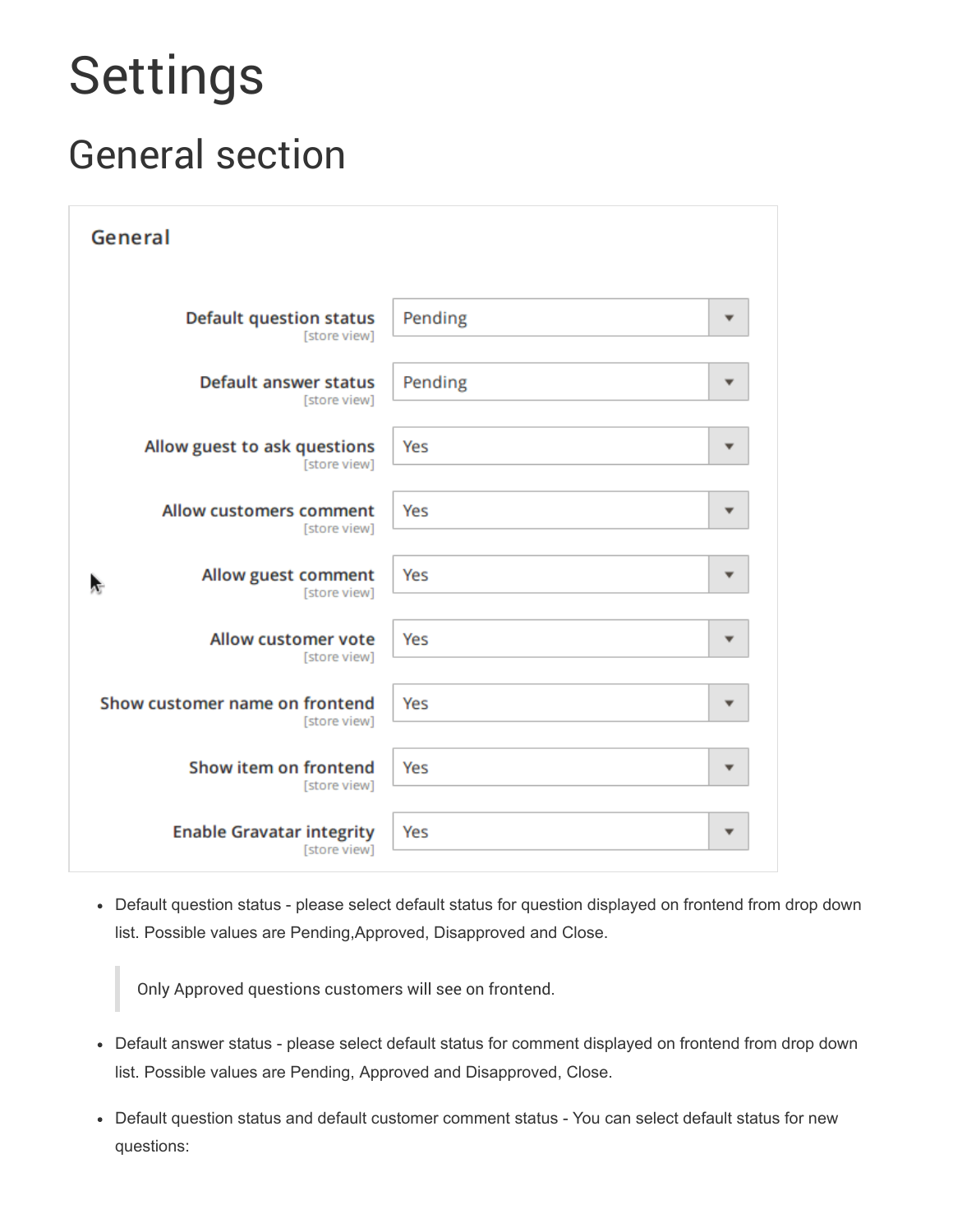| <b>Status</b> | <b>Description</b>                                                                                             |
|---------------|----------------------------------------------------------------------------------------------------------------|
| Pending       | Questions and answers with this status will be hided on frontend, admin can change<br>their status to Approved |
| Approved      | Questions with this status show on frontend.                                                                   |
| Disapproved   | Questions with this status not show on front.                                                                  |
| Close         | Questions with this status disquesing was finished.                                                            |

- Allow guests to ask questions select Yes to allow guests to ask questions on store pages.
- Allow customers comment select Yes to allow customers post their comments on question posted by other visitors.
- Allow guests comment select Yes to allow guests post their comments on question posted by other visitors.
- Allow customer vote select Yes to allow customers vote for questions.
- Show customer name on frontend select Yes to allow the display of customer name on frontend.
- Show item name on frontend select Yes to allow the display of item (product or cms page) name on frontend.
- Enable Gravatar integrity select Yes to allow the display of avatar by customer email.

| <b>Enable Gravatar integration</b><br>[store view]<br>Yes                                                   |  |
|-------------------------------------------------------------------------------------------------------------|--|
| Add questions block to all category pages $\left  \begin{array}{c} \gamma_{\rm{ES}} \\ \end{array} \right $ |  |
| <b>Add questions block to all CMS pages</b> Yes                                                             |  |

### <span id="page-2-0"></span>Email Settings section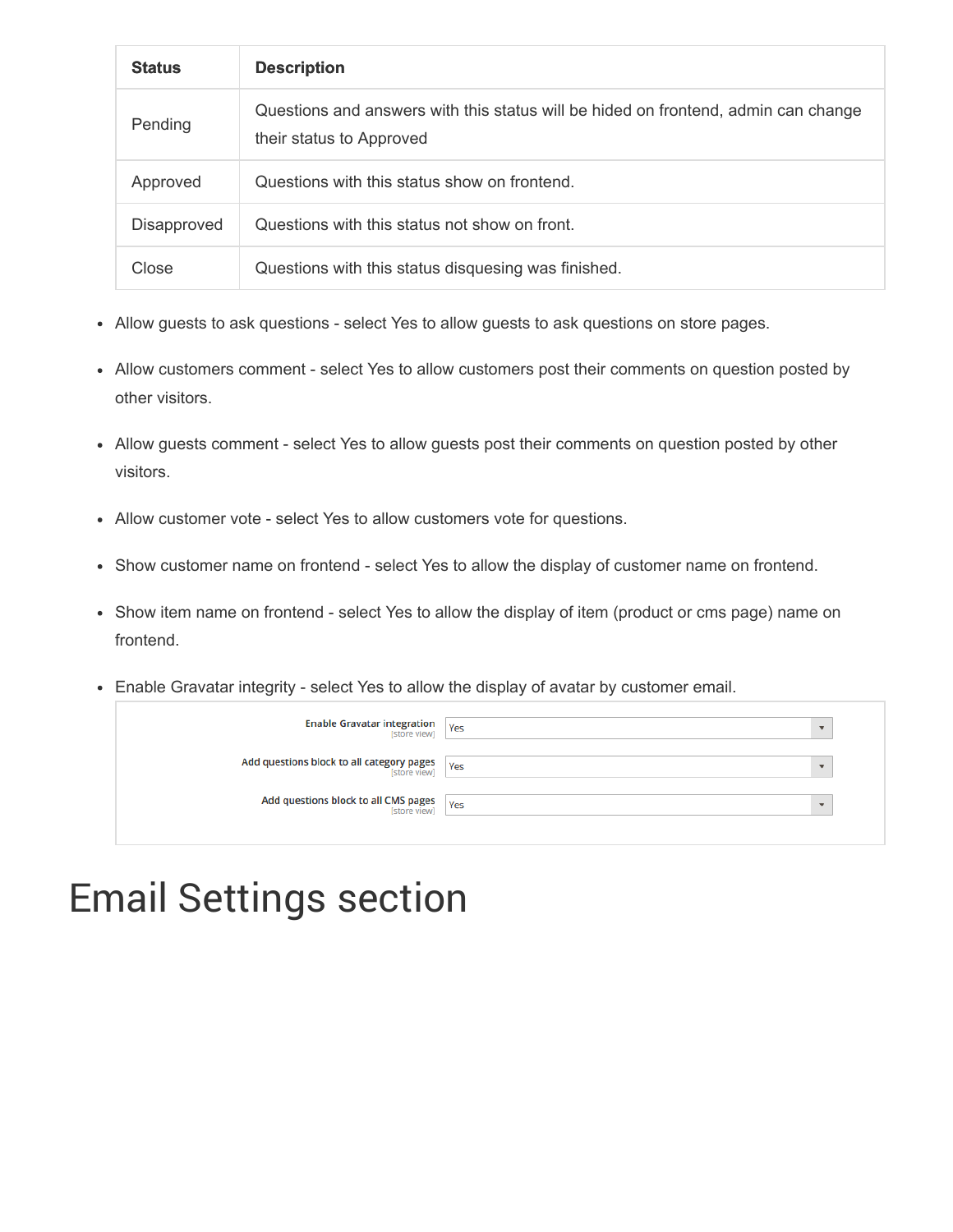| Email                                                 |                                                                                                                              |
|-------------------------------------------------------|------------------------------------------------------------------------------------------------------------------------------|
| Enable<br>[store view]                                | Yes                                                                                                                          |
| Sender<br>[store view]                                | <b>General Contact</b>                                                                                                       |
| <b>Customer Notification Template</b><br>[store view] | Askit Question Answer (Default)<br>Email template chosen based on theme fallback when<br>"Default" option is selected.       |
| Send admin notification to<br>[store view]            |                                                                                                                              |
| <b>Admin Notification Template</b><br>[store view]    | Askit admin new question notification<br>Email template chosen based on theme fallback when<br>"Default" option is selected. |

- Enabled you can disable sending answers and notifacation by email.
- Sender select system magento sender for using in extension.
- Customer Notification Template select customer notification email template.
- Send admin notification to Admin email.
- Admin Notification Template select admin notification email template.

### Captcha section

Navigate to Stores -> Configuration -> Customers -> Customer Configuration -> CAPTCHA -> Forms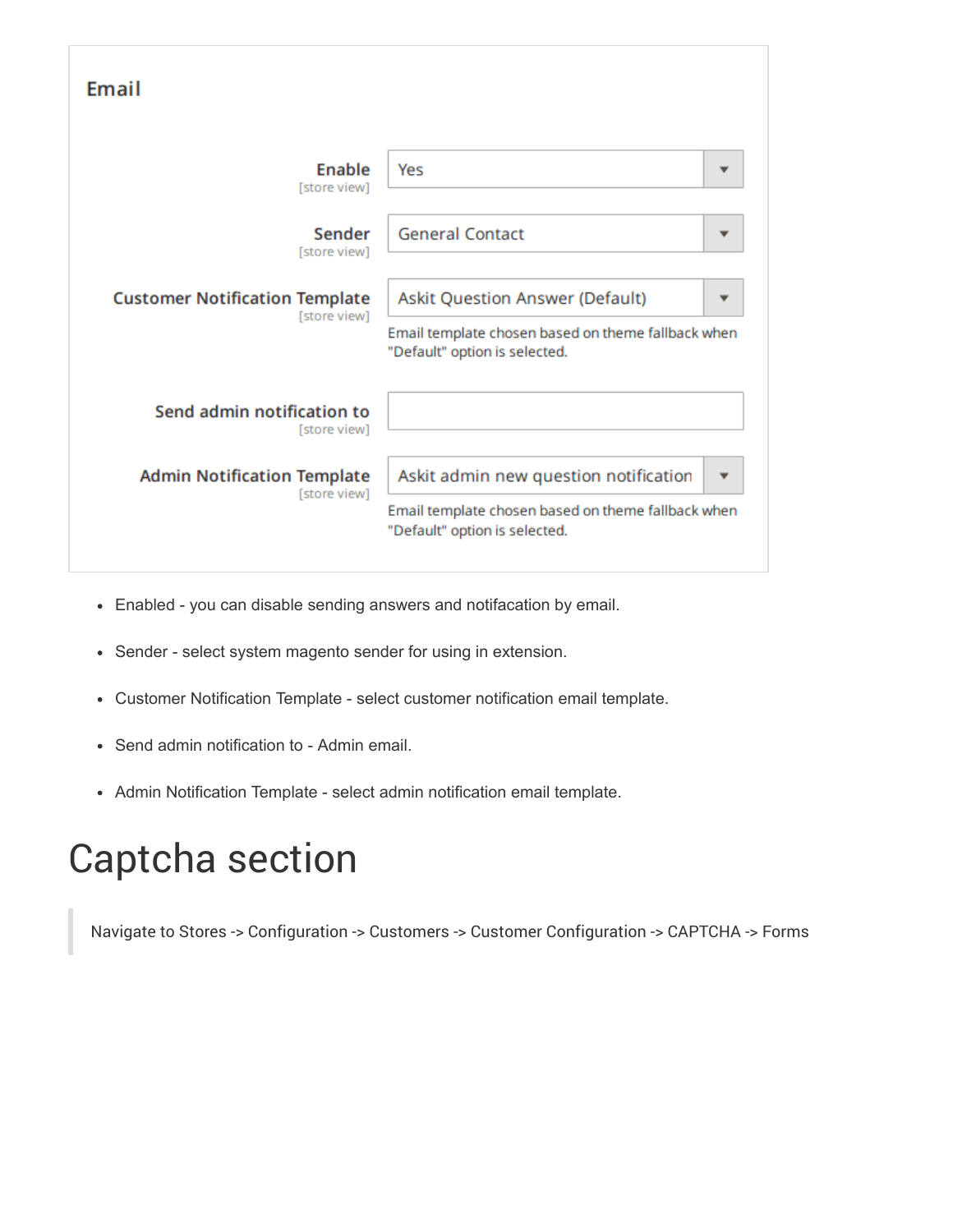|                                                 | Configuration                 |                    |                                               |                                                                                    | <b>Save Config</b>                                  |
|-------------------------------------------------|-------------------------------|--------------------|-----------------------------------------------|------------------------------------------------------------------------------------|-----------------------------------------------------|
| $\bullet$<br>SHBOARD                            | SWISSUP CHECKOUT              |                    | <b>Create New Account Options</b>             |                                                                                    | $\odot$                                             |
| $$^{\circ}$<br>SALES                            | <b>CUSTOMERS</b>              | $\curvearrowright$ | <b>Password Options</b>                       |                                                                                    | $\odot$                                             |
| Ŵ.                                              | Newsletter                    |                    | <b>Name and Address Options</b>               |                                                                                    | $\odot$                                             |
| <b>RODUCTS</b><br>$\ddot{\textbf{r}}$           | <b>Customer Configuration</b> |                    | <b>Login Options</b>                          |                                                                                    | $\odot$                                             |
| <b>JSTOMERS</b>                                 | <b>Wish List</b>              |                    |                                               |                                                                                    |                                                     |
| $\blacktriangleright$<br><b>MARKETING</b>       | Promotions                    |                    | <b>Address Templates</b>                      |                                                                                    | $\odot$                                             |
| $\overline{\mathbf{m}}$                         | Persistent Shopping Cart      |                    | <b>CAPTCHA</b>                                |                                                                                    | $\odot$                                             |
| <b>OO</b>                                       | <b>SWISSUP</b>                | $\checkmark$       | Enable CAPTCHA on Storefront Yes<br>[website] | $\mathbf{v}$                                                                       | Use system value                                    |
| al.<br>REPORTS                                  | <b>SALES</b>                  | $\checkmark$       | Font<br>[website]                             | LinLibertine<br>$\mathbf{v}$                                                       | $\overline{\smash[b]{\mathsf{v}}}$ Use system value |
| <b>TITLE</b><br>STORES                          | <b>SERVICES</b>               | $\checkmark$       | Forms<br>[website]                            | Create user<br>Login                                                               | Use system value                                    |
| $\mathbf{\ddot{\mathbf{\Phi}}}_{\text{system}}$ | <b>ADVANCED</b>               | $\checkmark$       |                                               | Forgot password                                                                    |                                                     |
| ۱                                               |                               |                    |                                               | <b>Check Out as Guest</b><br><b>Register during Checkout</b>                       |                                                     |
| <b>FIND</b><br>ARTNERS &<br><b>XTEN SIONS</b>   |                               |                    |                                               | <b>Contact Us</b><br>Change password                                               |                                                     |
|                                                 |                               |                    |                                               | <b>Askit New Question Form</b><br><b>Askit New Reply Form</b>                      |                                                     |
|                                                 |                               |                    |                                               | CAPTCHA for "Create user" and "Forgot password" forms is always enabled if chosen. |                                                     |

## <span id="page-4-0"></span>Frontend interface

|           | <b>QUESTIONS</b>                                                                                                                                                     |
|-----------|----------------------------------------------------------------------------------------------------------------------------------------------------------------------|
| 2 Item(s) |                                                                                                                                                                      |
|           |                                                                                                                                                                      |
|           | Stefani<br>2016-09-29 14:12:30                                                                                                                                       |
|           | Many comments that it's much smaller than seller lists. what are the correct height, width, and "depth" (front to back when full?                                    |
|           | 2 people had same question.                                                                                                                                          |
| 1 answer  |                                                                                                                                                                      |
|           | I don't know exactly, but it is not huge and not small, very lightweight and it works great for a day hike, which i have used for<br>Mt. Baldy.<br>Name +<br>Email + |
|           | Your Answer *                                                                                                                                                        |
|           |                                                                                                                                                                      |

# <span id="page-4-1"></span>Admin interfaces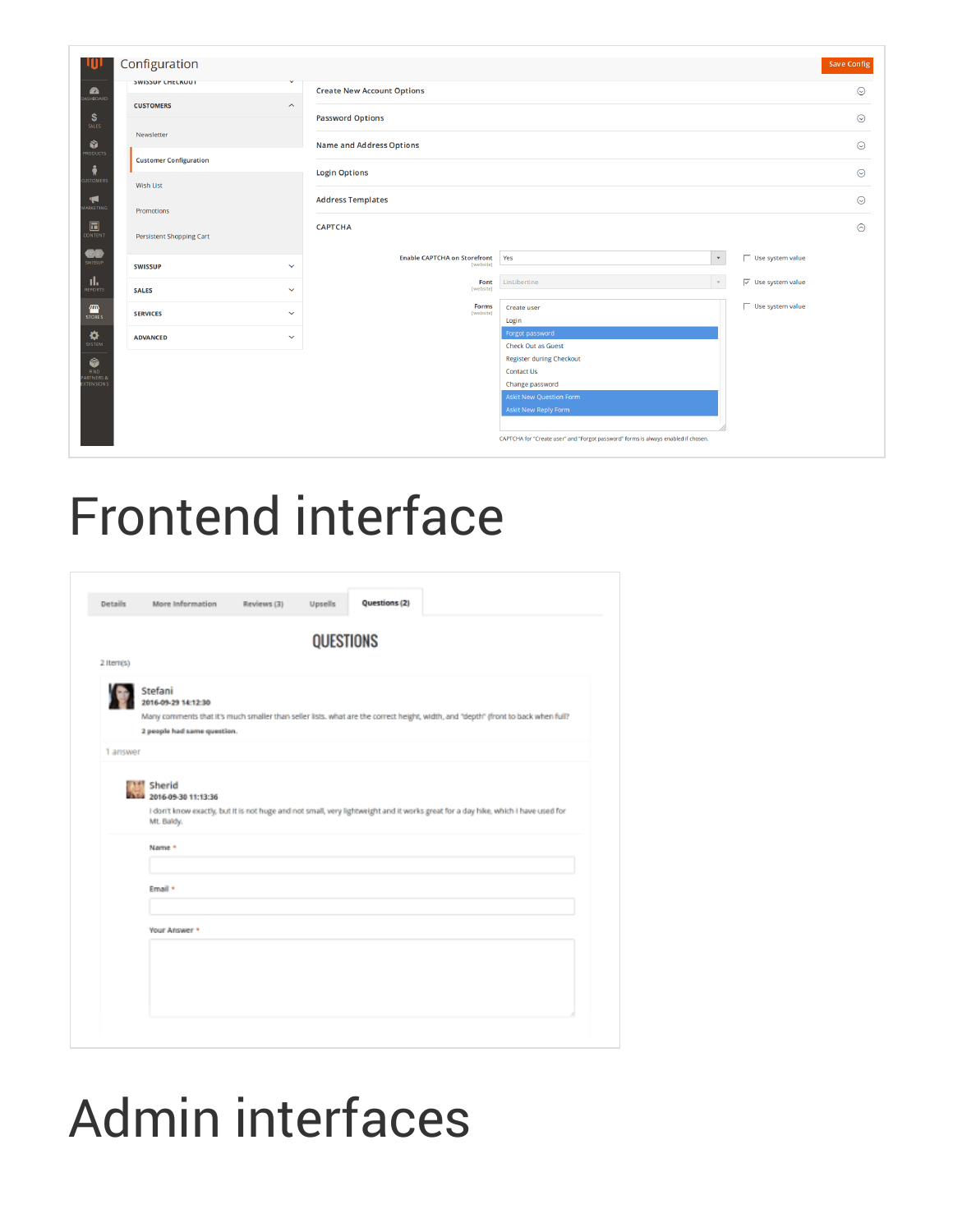## <span id="page-5-0"></span>Askit Questions Grid

Ask It extension provides you with easy to use admin interface. You can keep track on what items were asked questions most of all, make sure that the questions not go unanswered and also add new comments to the answers. Additionally you are allowed to set private question to registered customers, that will improve understanding both concerns.

|                          |                | Search by keyword                  | Q            |              |                    |                                           |                 |               |                |                           | Filters                    | Default View v                                                         | Columns v             |
|--------------------------|----------------|------------------------------------|--------------|--------------|--------------------|-------------------------------------------|-----------------|---------------|----------------|---------------------------|----------------------------|------------------------------------------------------------------------|-----------------------|
|                          | Actions        | $\bullet$<br>7 records found       |              |              |                    |                                           |                 |               |                |                           | 20<br>$\blacktriangledown$ | $\mathbf{1}$<br>per page                                               | $\rightarrow$<br>of 1 |
| $\overline{\phantom{a}}$ | ID             | Text                               | Created      | Modified     | <b>Entity Type</b> | Entity                                    | Private         | <b>Status</b> | Votes          | Email                     | Customer                   | <b>Store View</b>                                                      | <b>Action</b>         |
| $\Box$                   |                | Product test question              | Jun 14, 2016 | Jun 14, 2016 | Product            | Deion<br>Long-Sleeve<br>EverCool™:<br>Tee | <b>Disabled</b> | Approved      | $\overline{1}$ | tester@test.com           | tester                     | <b>Main Website</b><br>Main Website Store<br>Default Store View        | Select <b>v</b>       |
| $\Box$                   | 3              | CMS page "about us " question test | lun 14, 2016 | lun 14, 2016 | Page               | About us                                  | Disabled        | Approved      | $\overline{0}$ | alex@templates-master.com | alex krasko                | Main Website<br>Main Website Store<br>Default Store View               | Select <b>v</b>       |
| $\Box$                   |                | second test question               | lun 14, 2016 | lun 14, 2016 | Category           | Women                                     | <b>Disabled</b> | Approved      | $\circ$        | alex@templates-master.com | hello                      | Main Website<br>Main Website Store<br><b>Default Store View</b>        | Select <b>v</b>       |
| $\Box$                   | $\overline{a}$ | second product test question?      | Jun 14, 2016 | Jun 14, 2016 | Product            | <b>Desiree Fitness</b><br>Tee             | <b>Disabled</b> | Approved      | $\overline{0}$ | alex@templates-master.com | 4st erte rt                | Main Website<br>Main Website Store<br><b>Default Store View</b>        | Select <b>v</b>       |
|                          | 44             | new question                       | Jun 14, 2016 | Feb 15, 2016 | Page               | About us                                  | <b>Disabled</b> | Pending       | $\circ$        | alex@templates-master.com | user                       | <b>Main Website</b><br>Main Website Store<br><b>Default Store View</b> | Select <b>v</b>       |

Please go to Swissup > Askit Questions. Select any question from grid to edit. Or you can create new question.

### <span id="page-5-1"></span>Question Information Tab

| <b>INFORMATION</b> | Information         |                                                   |
|--------------------|---------------------|---------------------------------------------------|
| Information        |                     | Text $\star$ Product test question                |
| Answers            |                     |                                                   |
|                    | Status *            | Approved<br>$\blacktriangle$                      |
|                    | Hint $*$ 1          |                                                   |
|                    | Customer * tester   |                                                   |
|                    | Item Type * Product | $-$                                               |
|                    | Item                | Deion Long-Sleeve EverCool™ Tee                   |
|                    | Store View *        | <b>Default Store View</b><br>$\blacktriangledown$ |
|                    | Email $*$           | tester@test.com                                   |
|                    | Private *           | <b>Disabled</b><br>$\mathbf{v}$                   |

- Text please specify your question.
- Status select from drop down list the current status of the question.
- Hint specify the weight of the question in the Hint field.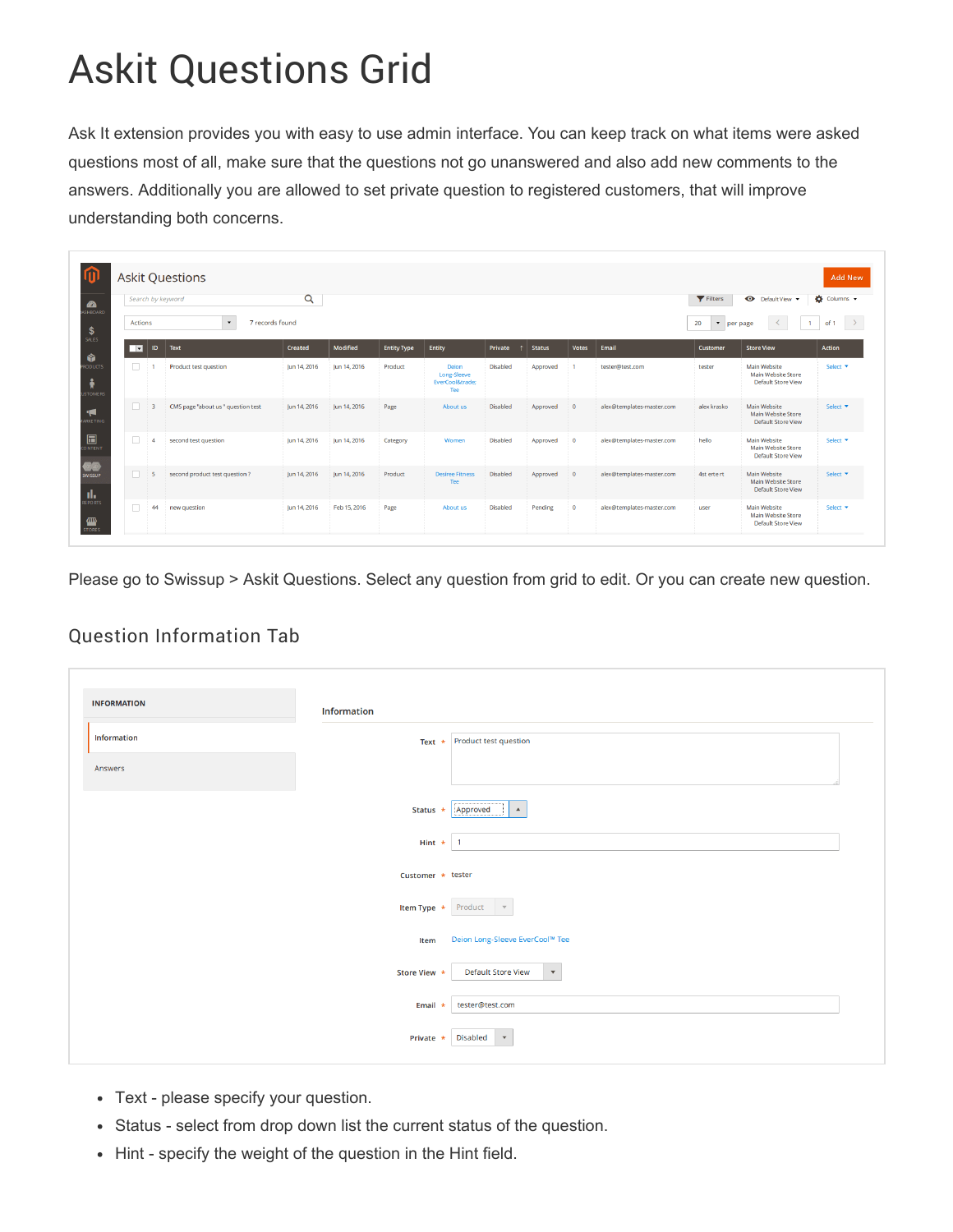- Customer the customer's name is already set.
- Item type the item's type is already set.
- Item the item's name is already set.
- Store view show store view where that question was posted at. In case you are using multi language environment it will help you better understand what language you should use to place answer or comment.
- Email the customer email is already set.
- Private select private or public question status.

#### <span id="page-6-0"></span>Answers Tab

|                    |                       |                     |                                                                                                                                                                                                                                                                 |             | $\leftarrow$ Back             | <b>Delete</b> | <b>Reset</b>         |                                | <b>Save and Continue Edit</b> | Save               |
|--------------------|-----------------------|---------------------|-----------------------------------------------------------------------------------------------------------------------------------------------------------------------------------------------------------------------------------------------------------------|-------------|-------------------------------|---------------|----------------------|--------------------------------|-------------------------------|--------------------|
| <b>INFORMATION</b> | Search                | <b>Reset Filter</b> | 1 records found                                                                                                                                                                                                                                                 |             |                               | 20            | $\mathbf{v}$         | per page                       | $\sim$<br>$-1$                | of 1 $\rightarrow$ |
| Information        | ID.                   | Text                |                                                                                                                                                                                                                                                                 | Customer    | Email                         | Hint          | <b>Status</b>        | Created<br>date                | Update<br>date                | Action             |
| <b>Answers</b>     |                       |                     |                                                                                                                                                                                                                                                                 |             |                               |               | $\blacktriangledown$ | 靊<br>From<br>画<br>To           | From <b>Figure</b><br>襺<br>To |                    |
|                    | 49                    |                     | It is a long established fact that a reader will be distracted by the<br>readable content of a page when looking at its layout. The point<br>of using Lorem Ipsum is that it has a more or less normal<br>distribution of letters, as opposed to using 'Content | admin admin | alex@templates-<br>master.com | $\bullet$     | Approved             | May 20,<br>2016, 9:13:11<br>AM | Jun 14, 2016,<br>1:58:07 PM   | Edit   Delete      |
|                    | <b>Add New Answer</b> |                     |                                                                                                                                                                                                                                                                 |             |                               |               |                      |                                |                               |                    |
|                    |                       | <b>Text</b>         |                                                                                                                                                                                                                                                                 |             |                               |               |                      |                                |                               |                    |
|                    |                       |                     |                                                                                                                                                                                                                                                                 |             |                               |               |                      |                                |                               |                    |
|                    |                       |                     |                                                                                                                                                                                                                                                                 |             |                               |               |                      |                                |                               |                    |

Please type your answer in the Text field. And at the very end click Save at the right upper corner of the page.

#### <span id="page-6-1"></span>Answer Edit